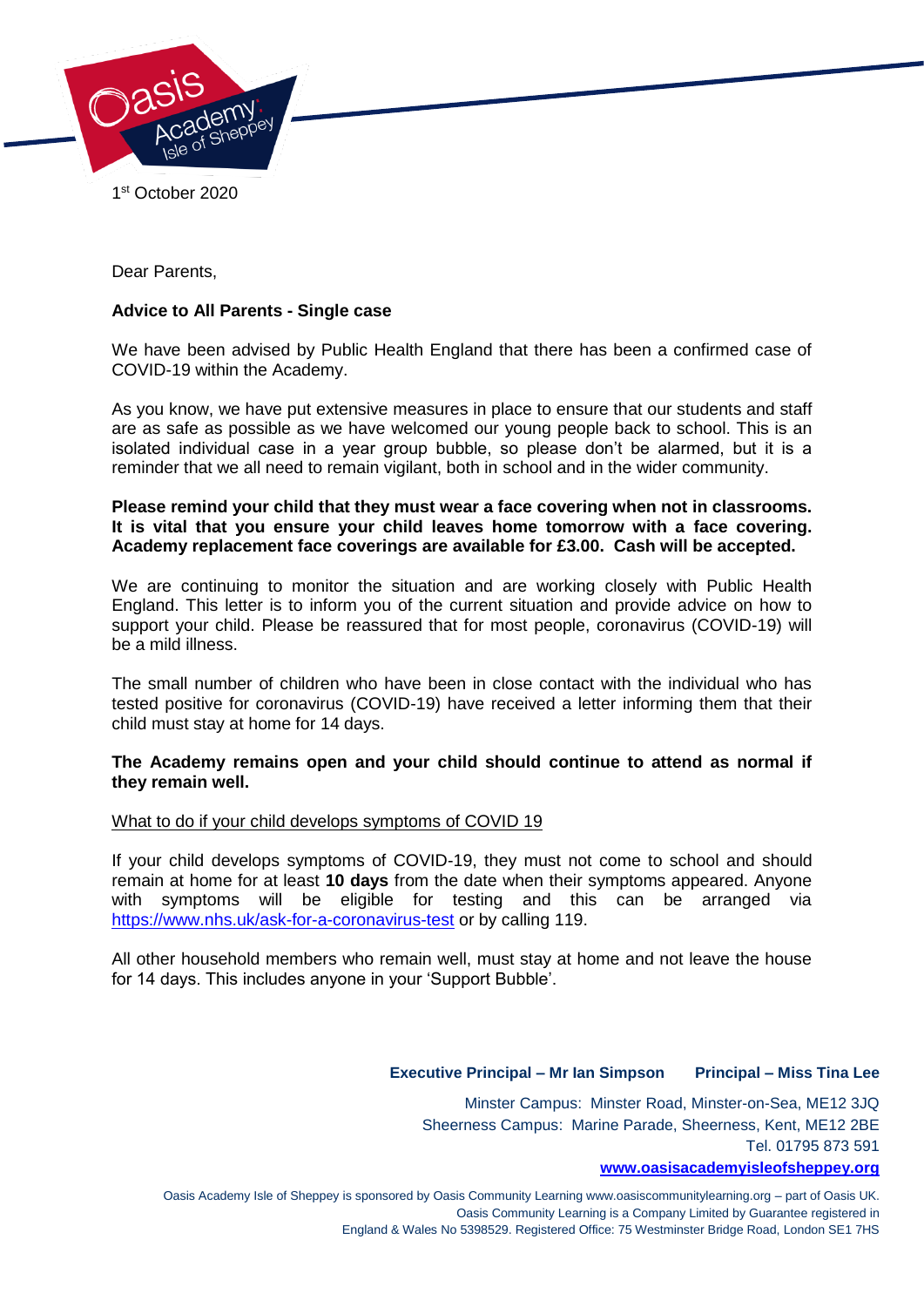

Further information is available at: [https://www.gov.uk/government/publications/covid-19](https://www.gov.uk/government/publications/covid-19-stay-at-home-guidance/stay-at-home-guidance-for-households-with-possible-coronavirus-covid-19-infection) [stay-at-home-guidance/stay-at-home-guidance-for-households-with-possible-coronavirus](https://www.gov.uk/government/publications/covid-19-stay-at-home-guidance/stay-at-home-guidance-for-households-with-possible-coronavirus-covid-19-infection)[covid-19-infection](https://www.gov.uk/government/publications/covid-19-stay-at-home-guidance/stay-at-home-guidance-for-households-with-possible-coronavirus-covid-19-infection)

The 14-day period starts from the day when the first person in the house became ill.

Household members should not go to work, school or public areas and exercise should be taken within the home.

If you require help with buying groceries, other shopping or picking up medication, or walking a dog, you should ask friends or family. Alternatively, you can order your shopping online and medication by phone or online.

Household members staying at home for 14 days will greatly reduce the overall amount of infection the household could pass on to others in the community

If you are able, move any vulnerable individuals (such as the elderly and those with underlying health conditions) out of your home, to stay with friends or family for the duration of the home isolation period.

## Symptoms

The most common symptoms of coronavirus (COVID-19) are recent onset of:

- a new continuous cough
- a high temperature
- a loss of, or change in, your normal sense of taste or smell (anosmia)

### For most people, coronavirus (COVID-19) will be a mild illness.

If your child does develop symptoms, you can seek advice from the nhs.uk website at [https://www.nhs.uk/conditions/coronavirus-covid-19/check-if-you-have-coronavirus](https://www.nhs.uk/conditions/coronavirus-covid-19/check-if-you-have-coronavirus-symptoms/)[symptoms/.](https://www.nhs.uk/conditions/coronavirus-covid-19/check-if-you-have-coronavirus-symptoms/) If you are concerned about your child's symptoms, or they are worsening you can seek advice from NHS 111 at<https://111.nhs.uk/> or by phoning 111.

### **Executive Principal – Mr Ian Simpson Principal – Miss Tina Lee**

Minster Campus: Minster Road, Minster-on-Sea, ME12 3JQ Sheerness Campus: Marine Parade, Sheerness, Kent, ME12 2BE Tel. 01795 873 591

#### **[www.oasisacademyisleofsheppey.org](http://www.oasisacademyisleofsheppey.org/)**

Oasis Academy Isle of Sheppey is sponsored by Oasis Community Learning www.oasiscommunitylearning.org – part of Oasis UK. Oasis Community Learning is a Company Limited by Guarantee registered in England & Wales No 5398529. Registered Office: 75 Westminster Bridge Road, London SE1 7HS